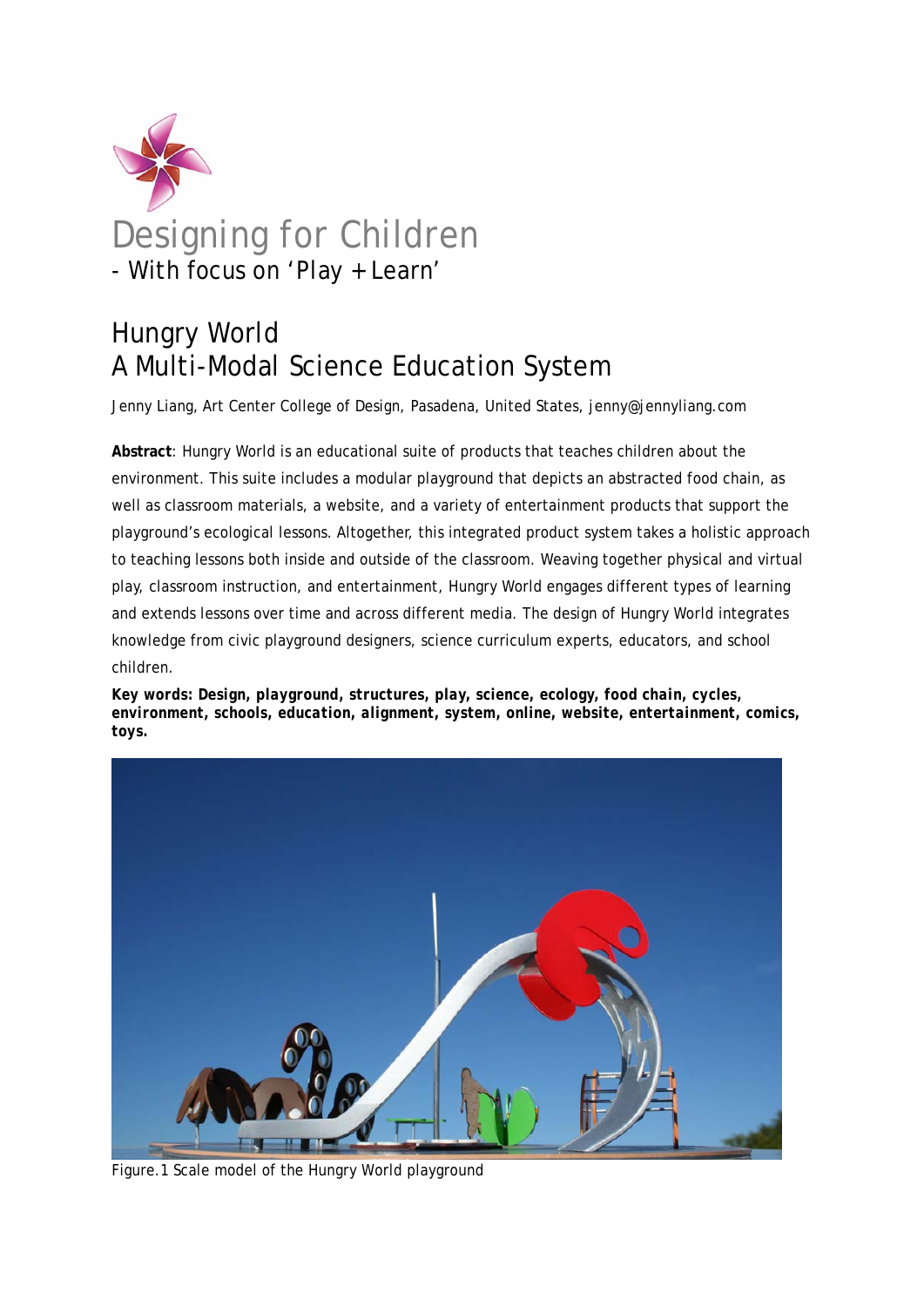#### **1. Introduction**

#### **1.1 A Need for Educational Materials**

With only 40% of California's 5th graders ranking as proficient in science<sup>1</sup>, California's elementary schools have a clear need for educational tools and resources that support scientific education. Teachers must communicate abstract ecological concepts to children, with few tangible teaching aids.

## **1.2 Hungry World System Overview**

Hungry World envisions an integrated way to teach science that incorporates play and entertainment into the curricula using already existing school resources. Focusing on the lesson of the food chain, the system consists of five components that can be taught individually, or together as a system. They are: playground, printed educational materials, website, entertainment, and stories & toys.



Figure.2 Hungry World is an integrated, multi-modal science education system.

## **2. The Hungry World Educational System**

## **2.1 The Hungry World Playground**

The Hungry World Playground is the first component of an educational system of products that communicate scientific lessons. Hungry World Curricula contain exercises, worksheets and assessment keys that use the Hungry World characters to teach ecology.



Figure.3 Hungry World playground structures suggest a path inspired by the food chain.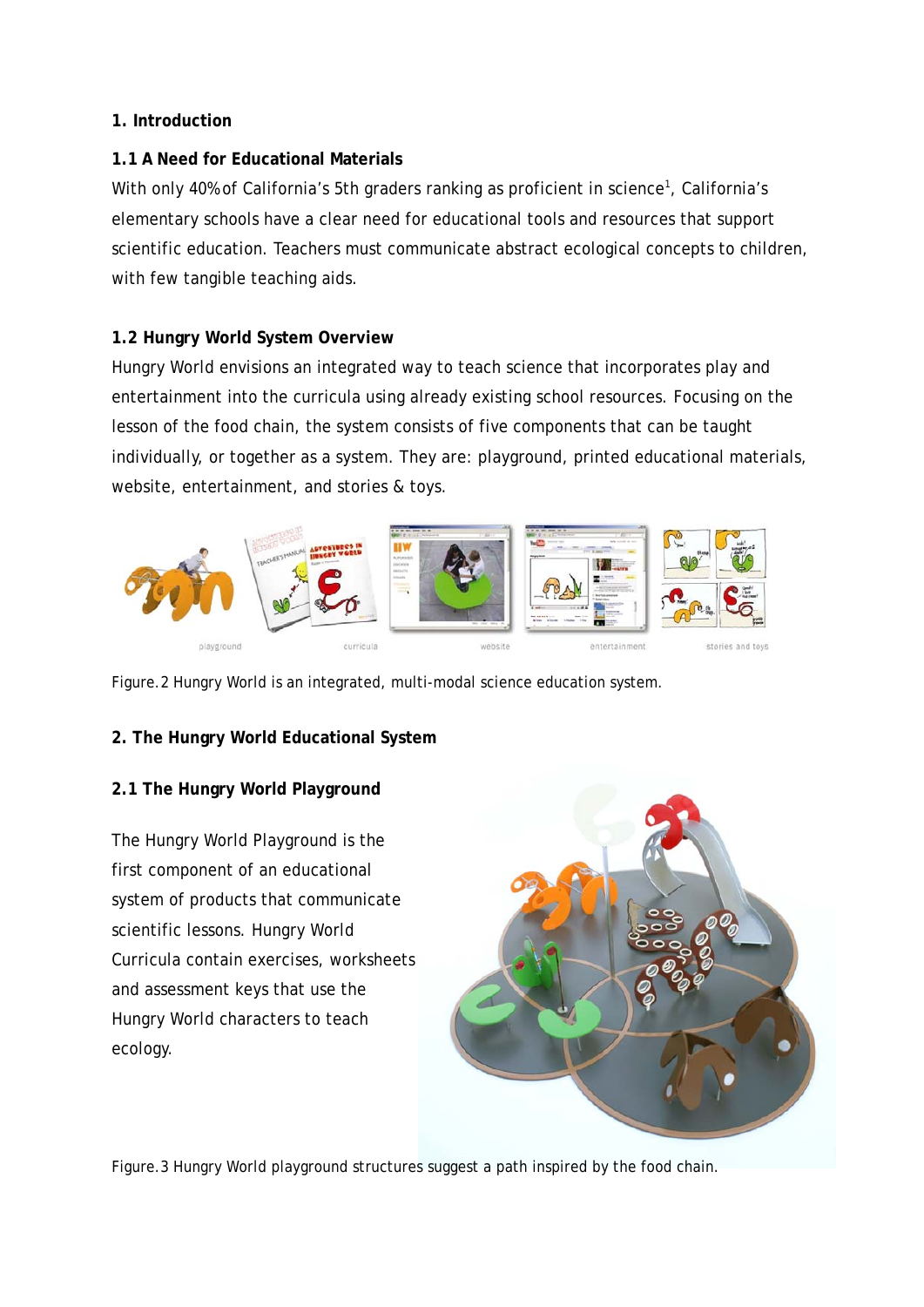#### **2.1.1 Hungry World's Playground Structures**

These six playground structures represent different members of the food chain (below). The experience and colors of each structure mimic the lifestyle of its represented food chain member.

#### **2.1.1.1 Lily Pad Bench**

This bench offers a place for children to rest. The still nature of this activity references the immobility of plants.

#### **2.1.1.2 Sprout Rail**

The beads on this piece are color-coded and line up to illustrate the components of the photosynthetic reaction. They travel along a rail to develop coordination. Rotating light filters and mirrors suggest absorption and reflection of light by plants.

#### **2.1.1.3 Herb Climber**

By climbing on this structure, kids imitate the foraging habit of herbivores. Embedded filters cast green, leaf-like shadows, referencing the changing availability of plants; the herbivores' food. The flat notch in its mouth demonstrates an herbivore's flat teeth.

#### **2.1.1.4 Carn Slide**

Climbing and sliding on this structure mimic the stalk and chase of a carnivore's hunt. Passing through the mouth also mimics being eaten. The sharp notch in its mouth demonstrates a carnivore's sharp teeth.

#### **2.1.1.5 Shroo Hut**

This shady structure encourages imaginative and quiet play and references the dark, underground environment of many decomposers.

#### **2.1.1.6 Worm Climber / Crawler**

This worm climber adds a visual interest when placed upright, or a path when placed flat on the ground.

#### **2.1.1.7 Playground Keys**

Optional markers can be placed in playgrounds to give parents and kids a written introduction to the cast and lessons of Hungry World.

Figure.4 Hungry World playground key introduce the structures.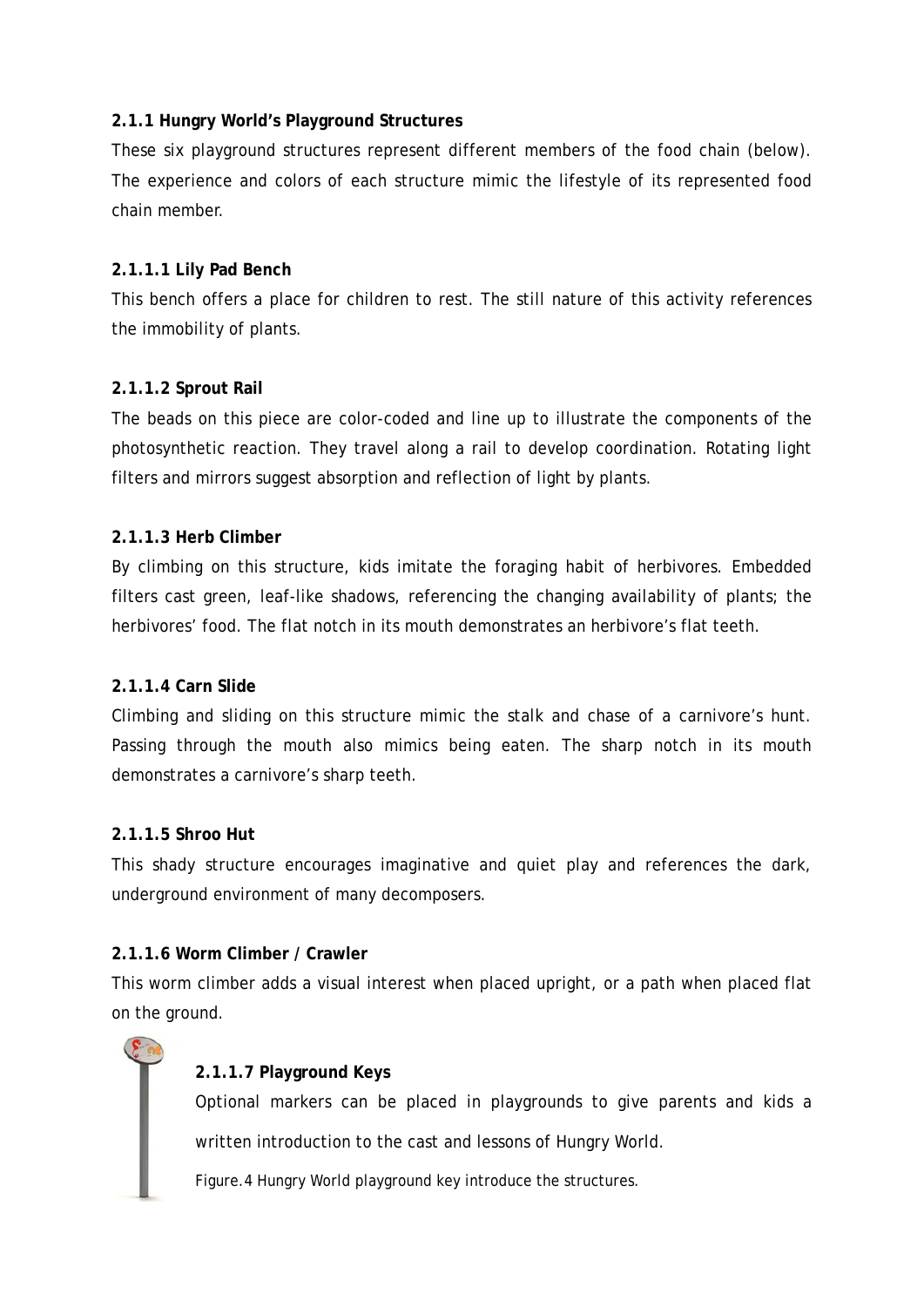### **2.2 Formal Learning: Printed Educational Materials**

Printed educational materials offer a formal educational complement to the playground that can be taught in the classroom. The materials include exercises that can be taught both on and off the playground, worksheets, and assessment keys. When these materials are introduced in the classroom, the playground serves as a tangible, large-scale demonstration model.



Figure.5 Hungry World educational materials teach formal lessons in the classroom.

#### **2.3 Informal Learning: Online Content and Expansion**

Online content supports ecological education outside of the classroom. For kids, the Hungry World website contains stories, games and avatars. Parents and teachers will find educational supplements and community boards on this website. The website serves as an accessible introduction to the Hungry World system.



Figure.6 The Hungry World website provides content outside of the classroom.

Starting with playgrounds, curricula and online content, Hungry World can then expand its offerings to toys, entertainment and graphic novels. Once this system has been established, content can be expanded to incorporate other environmental lessons.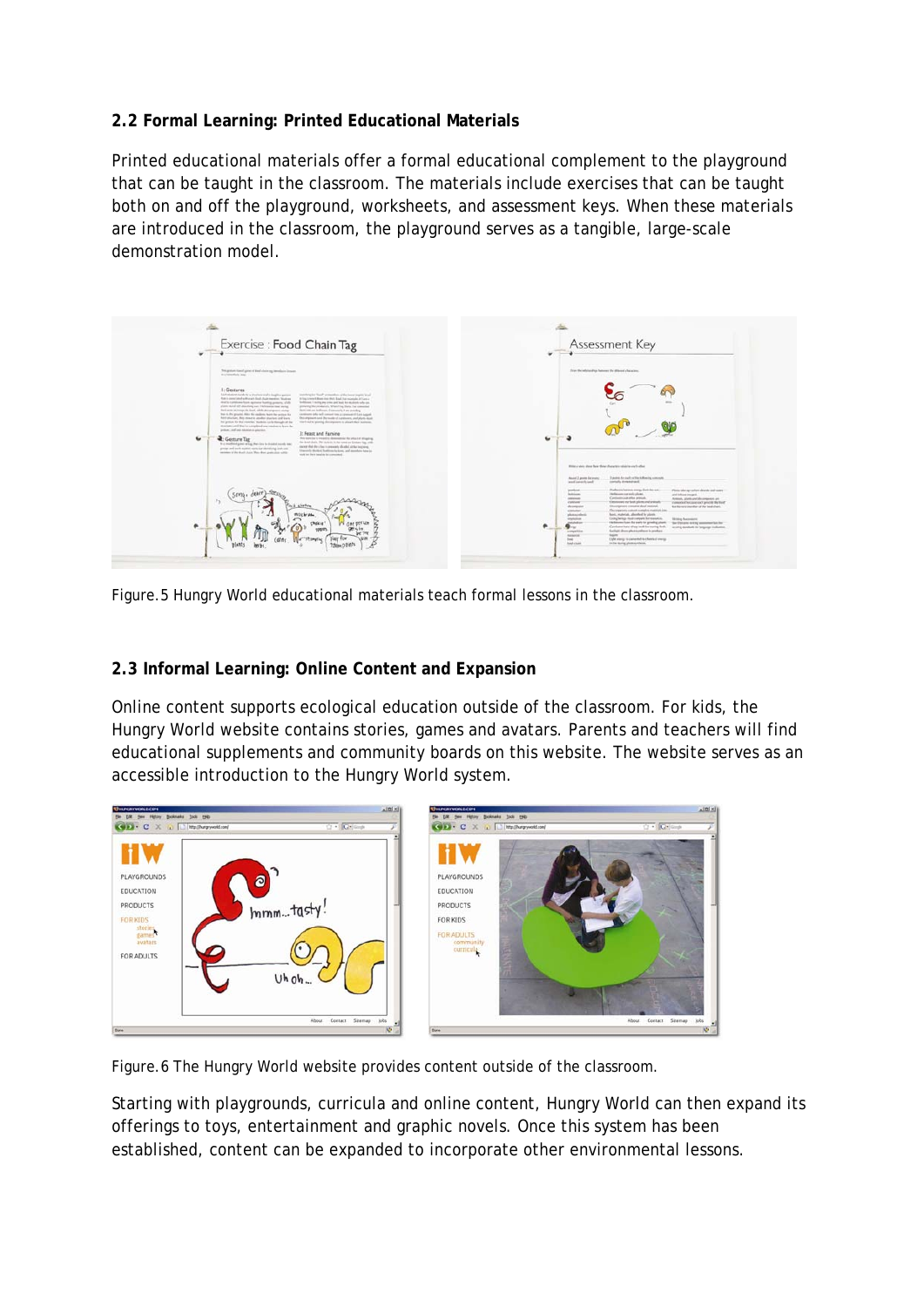#### **3. Research and Development**

#### **3.1 A Need for Tools**

Before 6th grade, teachers are not required to have formal science training. In later grades, teachers must communicate abstract ecological concepts with few tools at their disposal.



*"Some of my kids have a hard time understanding things that they can't see, like food chains or carbon dioxide. I would really love a tool that could help them understand these larger concepts."* 

– Dave Dobson, Teacher at Betty Placensia Elementary

Figure.7 Dave Dobson's  $5<sup>th</sup>$  grade class learn about evaporation.

These facts elucidated a specific goal for this project: to design a tangible way to communicate abstract ecological concepts to school children.

#### **3.2 The Lesson**

In fourth grade, students study the environment and learn about food chains. The following is a passage from California's 4th Grade Life Science Education Standards:

*Students know producers and consumers (herbivores, carnivores, omnivores, and decomposers) are related in food chains and food webs and may compete with each other for resources in an ecosystem.* 

*Students know decomposers, including many fungi, insects, and microorganisms, recycle matter from dead plants and animals* 

The design focused on these lessons because they demonstrate the interconnectedness of systems on our planet. This concept is a fundamental building block for environmentalism.



## **3.3 Initial Concepts: Showing Kids a Cycle**

Initial concepts consisted of consumer toys that used light to spark a cause-and-effect reaction to demonstrate the relationships in a food chain. Because toys can be quickly understood and discarded, the food chain concept was better expressed as an interactive exhibit. An exhibit was preferable because it is a more immersive experience

Figure.8 Initial concept depicts an interactive exhibit.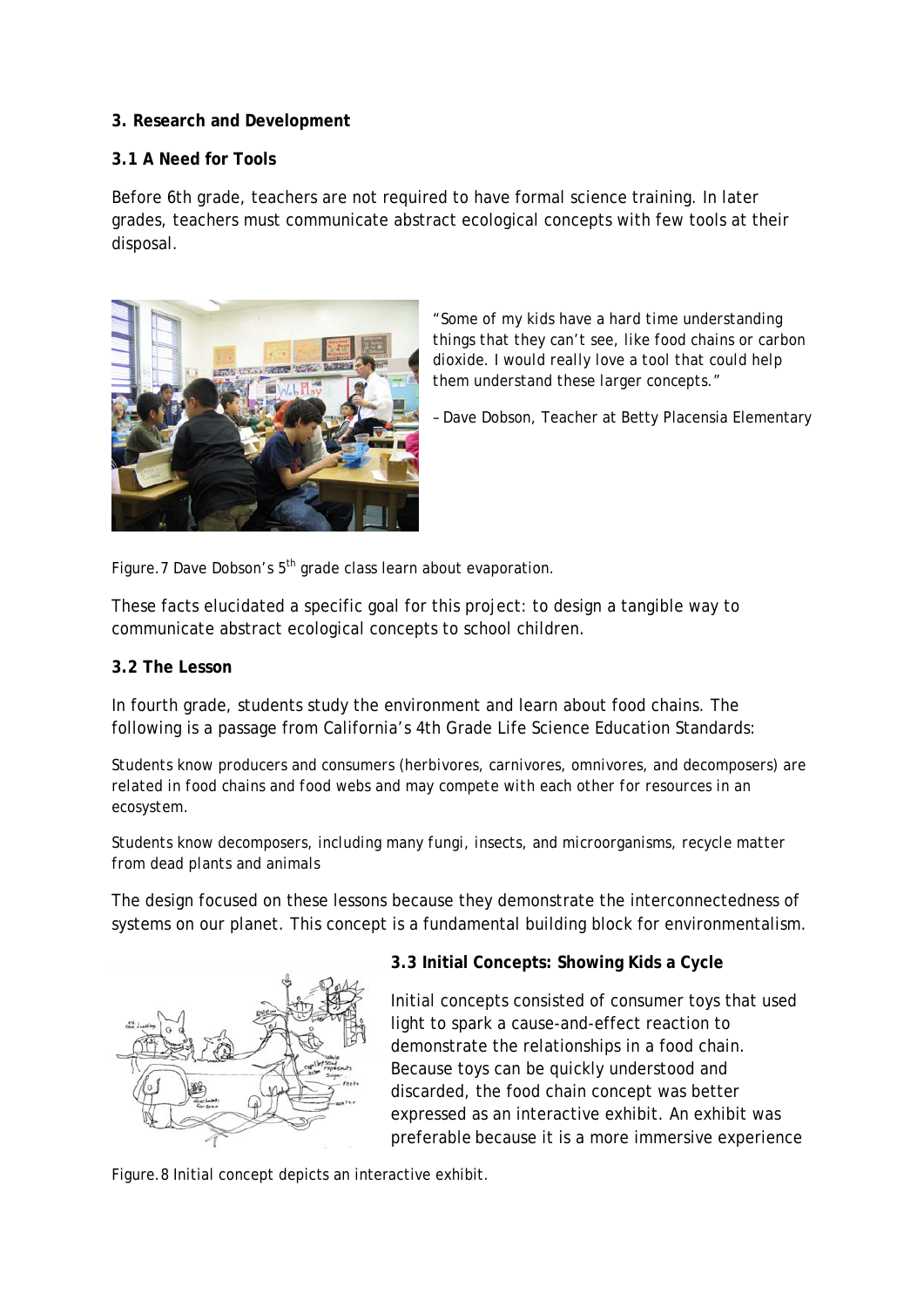that can be shared by many people. The concept evolved into a playground because permanent representation could have a subtler, more durable message that could be learned over many years*)*.

## **3.4 Good Playgrounds**

An interview with Pasadena's park designer Todd Holmes informed many of the design details of the Hungry World playground. Holmes highlighted numerous specifics within California's playground safety codes. Additionally, because parents monitor their children from a distance, playgrounds need to be transparent. Equipment must be durable because city playgrounds are replaced approximately every 10 years.

Holmes also introduced the concept of 'play value' which dictates that structures incorporate different types of play, such as social play, quiet play, and active play that engages different parts of the body. This maximizes a playground's value by appealing to different children in different situations.

#### **3.5 Education Research**

The Los Angeles Unified School District uses the Full Option Science System to teach science. This curriculum incorporates hands-on activities supplemented by readings from text books. FOSS kits come with supplies that accompany teacher-led activities.



In one activity, children moved enthusiastically from desk to desk, pretending that they were transforming water molecules. After the activity, they were able to answer questions about the water cycle. The children enjoyed using their imaginations and moving around *(left)*. Additionally, this imaginative and kinesthetic activity helped them grasp abstract concepts. This dictated that the playground incorporate imagination and movement to teach concepts.

Figure.9 An imaginative child pantomimes the water cycle.

#### **3.6 The Importance of Abstraction**

Abstract forms encourage an individual's imagination, requiring them to impose their own attributes to the form. By keeping the forms of this playground abstract, the playground could foster multiple interpretations and be more broadly appealing across different audiences.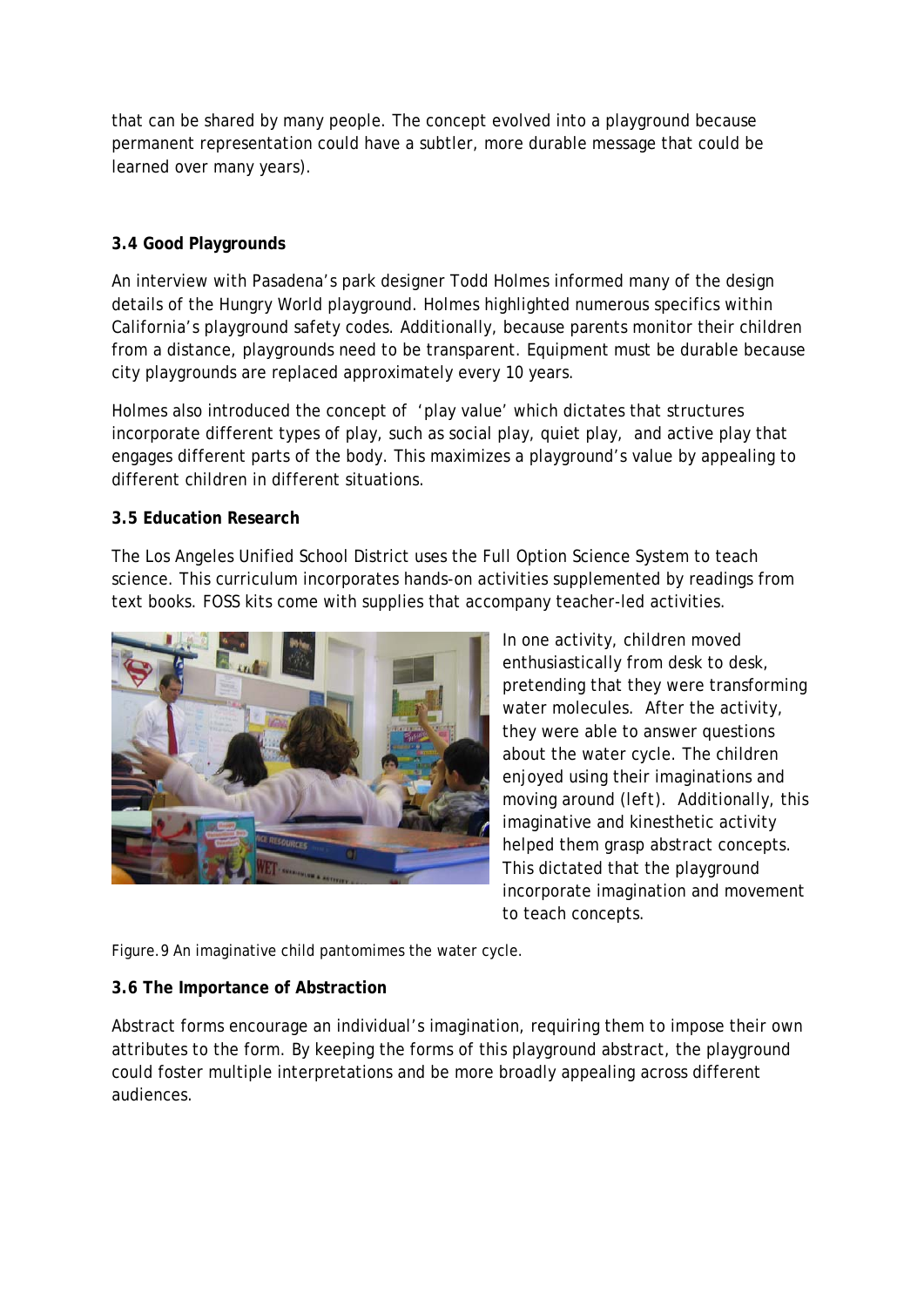#### **4. Design Objectives**

This research elucidated the goals of teachers and administrators and the criteria for a safe, fun playground. These goals mirrored the designer's goals and led to a set of objectives for the design.

| Teacher /<br><b>Administrator Goals</b>                      | Designer's Goals                                                                         | Design Objectives                                                                                      |
|--------------------------------------------------------------|------------------------------------------------------------------------------------------|--------------------------------------------------------------------------------------------------------|
| Raise test scores<br>and school ranking                      | Foster a biological<br>perspective                                                       | 1. Deliver an educational message<br>- include California Education<br><b>Standards</b>                |
| Create a more pleasant<br>campus<br>Differentiate the school | Bring joy, lengthen lifespan<br>of design and message<br>Discourage wasteful<br>turnover | 2. Fun and engaging over many<br>years<br>- high play value<br>- abstract representations<br>- durable |
| Avoid scrapes and<br>lawsuits                                | Provide a pleasant space,<br>appeal to more people                                       | 3. Safe<br>- 8' or lower<br>- 3' buffer zone<br>- limit moving parts                                   |
| Maximize use of limited<br>budgets                           | Reach a broad audience,<br>increase accessibility                                        | 4. Affordable for schools<br>- streamline manufacturing +<br>materials                                 |

Table.1 Research-based design objectives drove the design of Hungry World.

#### **5. Ideas and Exploration**

#### **5.1 Food Chain Playground**

To emphasize the relationships between trophic levels, early sketches suggested creatures that would already be familiar to children. Most of these consisted of iconic land-dwellers. For clarity, color differentiated each food chain member.

#### **5.2 Abstracting Form**

Without a clear reason to portray one animal or specific chain over another, the playground's forms became more abstract and universal. Two- and three-dimensional sketches explored abstract but recognizable forms. The figures created a path that represented the flow of energy through a living system. Though abstract and related spatially, the forms of the different structures did not relate. The next round of exploration sought to visually relate the structures.

#### **5.3 Light and Shadow**

Sunlight is the driving force of energy flow in living systems. In parallel with these systems, light was used to create dynamism on the playground. Many of these ideas created interesting visual effects over the course of the day.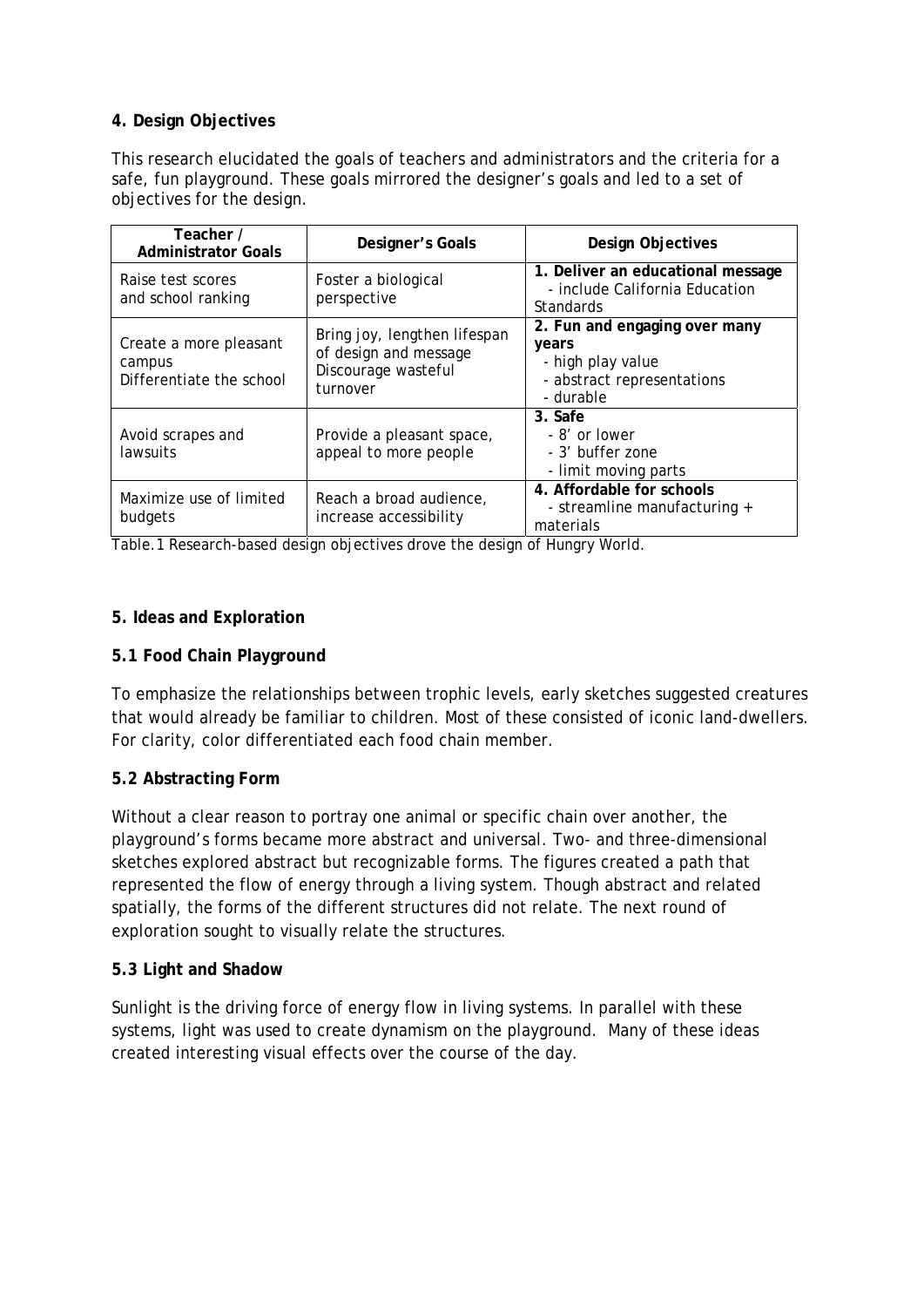#### **5.4 A Compelling Shape**

While many ideas were too sculptural to be mass-produced, one shape stood out for its child-like personality. Orienting this shape in different ways suggested a variety of living beings. Linearly repeating this organic shape created an interesting tension between perfect and imperfect geometries.



Figure.10 Initial mock-ups explore different trophic levels, abstraction, light and shadow, and compelling shapes.

#### **5.5 Refining the Form**

This 'C-shape' offers a variety of ways to show different members of the food chain. The shape was developed using physical mock-ups.



Figure.11 (far left) Mock-ups of decomposer structures replicated the condition of being a worm or a mushroom in a cold, dark environment. Early experiments proved to be too low, requiring that the enclosure be raised. This was simplified to a more modular form, which was then modified to make an iconic statement from many angles.

(mid left) Various herbivore structures imparted the experience of foraging. An asymmetrical form became a symmetrical form that suggested foraging through the angle of the 'head' instead of depicting a plant. This led to a stronger structure with a clearer message. Adding space to the structure generated interesting shadows, while angling the front outwards physically suggested foraging and added more play space to the climber.

(mid right) Varying the proximity of different structures created different arrangements that explored space and shadows. This arrangement also suggested a clear path for children to follow.

(far right) These full-scale mock-ups helped determine the scale of each piece. The pieces are slightly smaller 4 feet wide to accommodate machining from 4x8 foot sheets of material.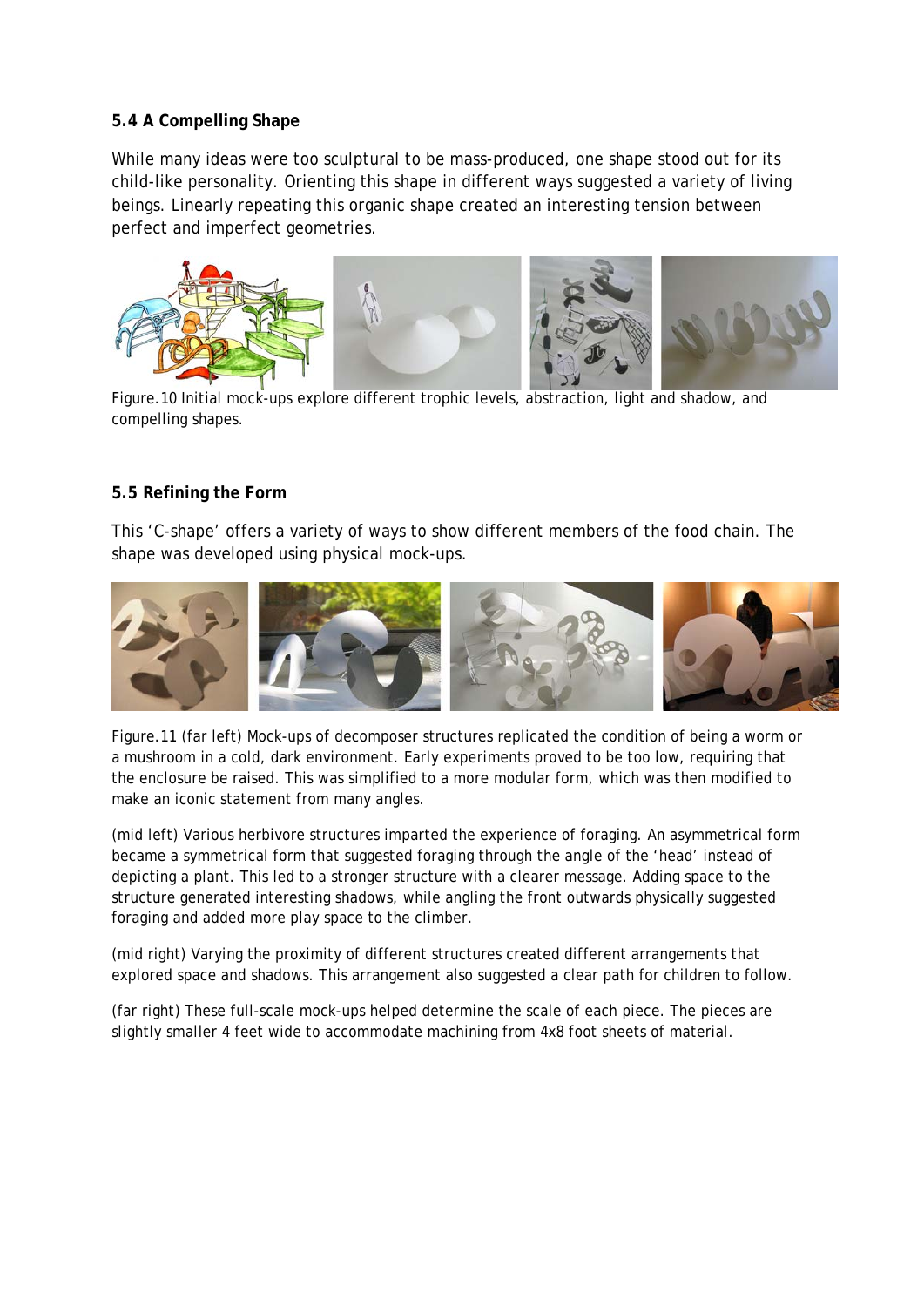#### **VI. ALIGNMENT TABLE**

To reinforce the value of the playground to schools, the features of the playground were aligned with California Life Science Education Standards. This table outlines the play and educational values of the playground.

| Struc-<br>ture  | Play<br>Value                     | Age<br>Group                                 | Lessons                                                                                                                                                                        | <b>Educational Features</b>                                                                                                                                                                                                                                                                                           | California Science<br><b>Education Standard</b>                                                                                                                                                                                                                                                                                                                                                    |
|-----------------|-----------------------------------|----------------------------------------------|--------------------------------------------------------------------------------------------------------------------------------------------------------------------------------|-----------------------------------------------------------------------------------------------------------------------------------------------------------------------------------------------------------------------------------------------------------------------------------------------------------------------|----------------------------------------------------------------------------------------------------------------------------------------------------------------------------------------------------------------------------------------------------------------------------------------------------------------------------------------------------------------------------------------------------|
| Lily Pad        | quiet<br>play,<br>rest            | young,<br>mid,<br>older<br>grades<br>$1 - 5$ | Plants are<br>relatively<br>immobile and<br>must absorb<br>sunlight to make<br>food.<br>Plants receive<br>nutrients from<br>decomposers.                                       | This bench offers a<br>quiet resting area to<br>absorb sun.                                                                                                                                                                                                                                                           | Grade 3: Students know<br>sunlight can be blocked<br>to create shadows.<br>Students know light is<br>reflected from mirrors<br>and other surfaces.                                                                                                                                                                                                                                                 |
| Sprout          | hand-<br>eye<br>coordi-<br>nation | Young<br>grades<br>$1 - 3$                   | Carbon dioxide<br>and water react<br>with light to<br>create sugar in<br>the<br>photosynthetic<br>reaction.<br>Plants reflect<br>and transmit<br>different colors<br>of light. | Beads on a track are<br>labeled with the<br>various components of<br>the photosynthetic<br>reaction.<br>Movement on the track<br>represents the<br>conversion of energy.<br>A green mirrored disk<br>shows that plants<br>reflect green light.<br>Transparent disks show<br>that plants absorb red<br>and blue light. | Grades 4 & 5: Students<br>know plants are the<br>primary source of matter<br>and energy entering most<br>food chains. Students<br>know plants use carbon<br>dioxide (CO2) and energy<br>from sunlight to build<br>molecules of sugar and<br>release oxygen.                                                                                                                                        |
| Herb<br>Climber | climbing                          | young,<br>mid<br>grades<br>$2 - 4$           | Herbivores eat<br>plants to survive.<br>Carnivores hunt<br>herbivores.<br>Herbivores have<br>flat teeth to<br>grind plants                                                     | Climbing on this<br>structure references<br>the foraging of<br>herbivores.<br>Green shadows on<br>ground reinforce the<br>concept of foraging.<br>A notch in the head<br>suggests flat teeth.                                                                                                                         | Grades 1 & 4: Students<br>know producers and<br>consumers (herbivores,<br>carnivores, omnivores,<br>and decomposers) are<br>related in food chains<br>and food webs, and may<br>compete with each other<br>for resources in an<br>ecosystem. Students<br>know how to infer what<br>animals eat from the<br>shapes of their teeth<br>(e.g., sharp teeth: eats<br>meat; flat teeth: eats<br>plants). |